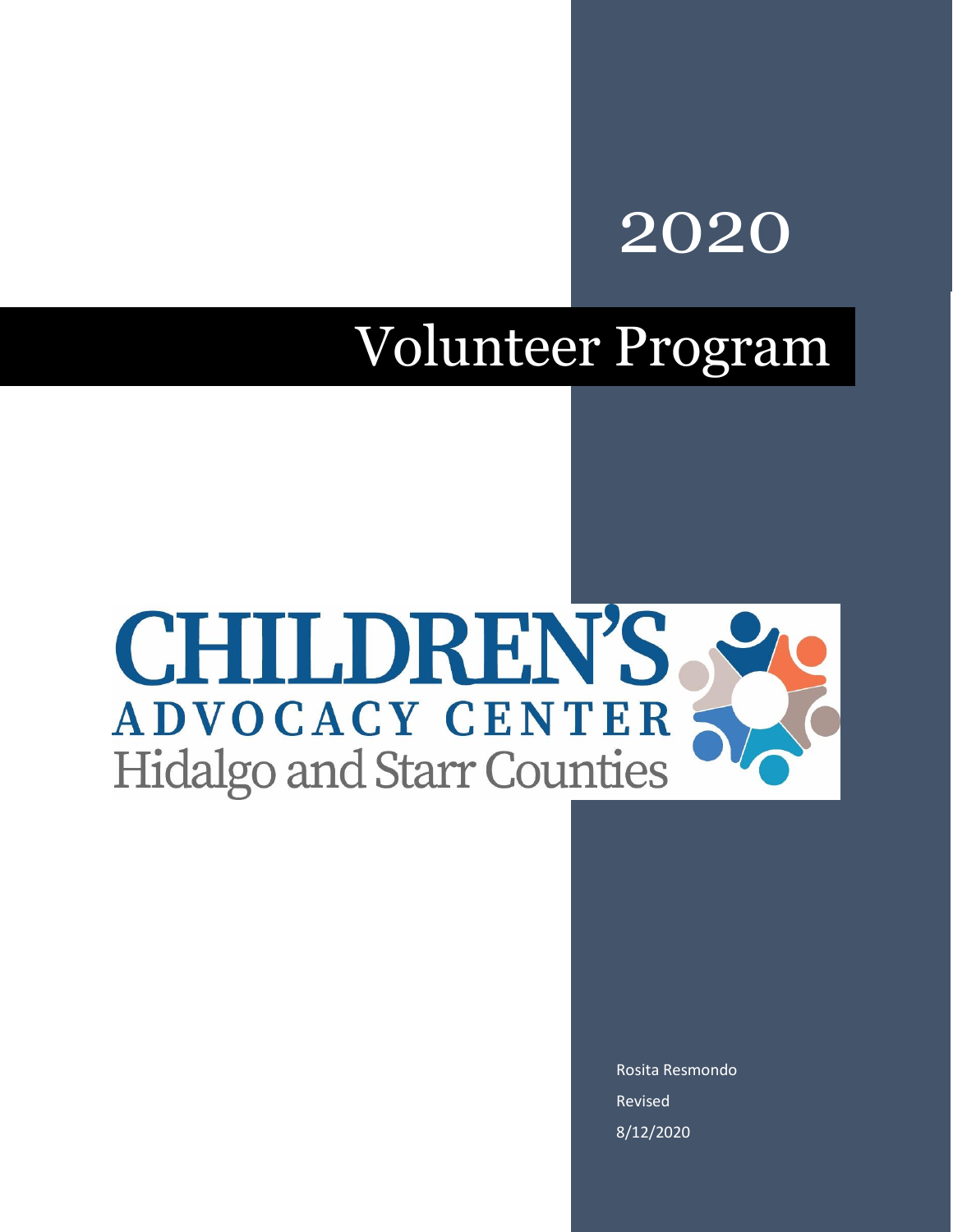### Volunteer & Internship Program Background Check Policy

Once the Children's Advocacy Center of Hidalgo and Starr Counties (CACHSC) has received your completed Volunteer Application Packet, a volunteer interview will be scheduled for you. During this interview, you will be asked to complete a Request for Child Abuse/Neglect Central Registry and DPS Criminal History Check form. Information on your application and background check results will be held confidential by CACHSC. The purpose of this form is to grant CACHSC permission to request, on your behalf:

- A criminal history check from the Texas Department of Public Safety (DPS) and
- A check from the Texas Department of Family and Protective Services (DFPS) Central Registry of Child Abuse and Neglect.

The results of the background checks are usually received within one to two weeks after submission and will be used to determine your eligibility to participate in the volunteer or internship programs. Results that will automatically exclude you from participating in the volunteer program include:

- conviction for a violent crime
- conviction for any crime against a child
- any criminal offense within the past five years

If you are a current volunteer or intern, you MUST immediately notify CACHSC in the event you are arrested or convicted of a criminal offense. Follow up CPS and criminal background checks will be administered annually for all active volunteers and interns.

All volunteers under the age of 18 will not be permitted to provide direct CACHSC services. All volunteers must be at least 15 years of age to volunteer at the CACHSC.

Proof of automobile insurance and a current driver's license is required of all volunteers that may be driving while representing CACHSC (I.E. picking up fundraiser items, delivering documents, etc.)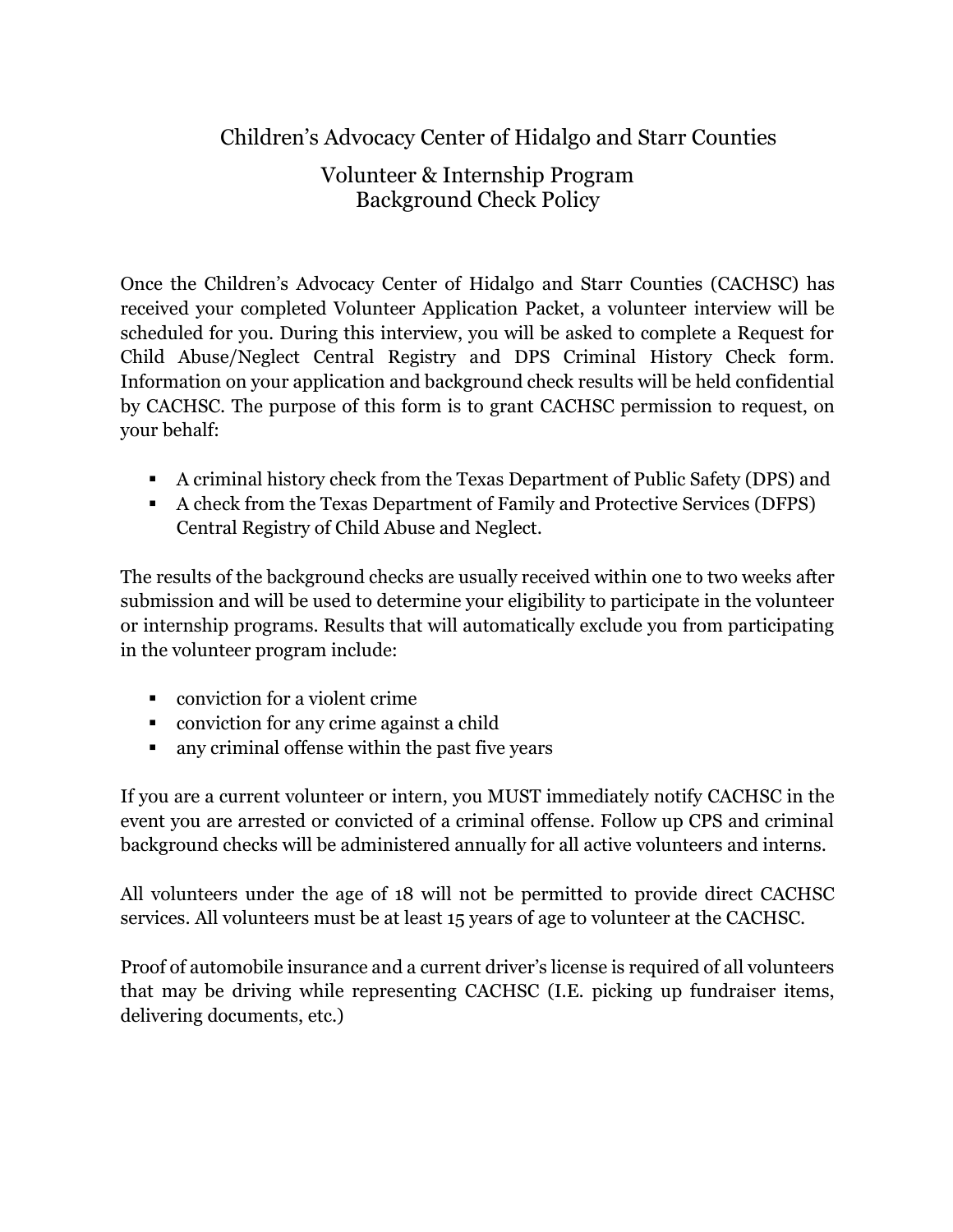| Children's Advocacy Center of Hidalgo and Starr Counties<br><b>Consent for Criminal and Background History Check</b><br>Authorization/Waiver/Indemnity                                                                                                                                                                                                                                                                                                                                                                                                                                                                                                                                                                                                                                                                                                                                                                                                                                                                                                                                                                                                                                                                                                                                                                                                                                                                                                                                                                                                                                                                                                                                                                                                                                                                                                   |            |          |            |                                                                                                                        |   |                                      |           |                                    |          |      |                                                                                                                  |
|----------------------------------------------------------------------------------------------------------------------------------------------------------------------------------------------------------------------------------------------------------------------------------------------------------------------------------------------------------------------------------------------------------------------------------------------------------------------------------------------------------------------------------------------------------------------------------------------------------------------------------------------------------------------------------------------------------------------------------------------------------------------------------------------------------------------------------------------------------------------------------------------------------------------------------------------------------------------------------------------------------------------------------------------------------------------------------------------------------------------------------------------------------------------------------------------------------------------------------------------------------------------------------------------------------------------------------------------------------------------------------------------------------------------------------------------------------------------------------------------------------------------------------------------------------------------------------------------------------------------------------------------------------------------------------------------------------------------------------------------------------------------------------------------------------------------------------------------------------|------------|----------|------------|------------------------------------------------------------------------------------------------------------------------|---|--------------------------------------|-----------|------------------------------------|----------|------|------------------------------------------------------------------------------------------------------------------|
| First Name:                                                                                                                                                                                                                                                                                                                                                                                                                                                                                                                                                                                                                                                                                                                                                                                                                                                                                                                                                                                                                                                                                                                                                                                                                                                                                                                                                                                                                                                                                                                                                                                                                                                                                                                                                                                                                                              |            |          |            | Middle Name:                                                                                                           |   |                                      |           | Last Name:                         |          |      |                                                                                                                  |
| Other names used (married, maiden, alias, etc.):                                                                                                                                                                                                                                                                                                                                                                                                                                                                                                                                                                                                                                                                                                                                                                                                                                                                                                                                                                                                                                                                                                                                                                                                                                                                                                                                                                                                                                                                                                                                                                                                                                                                                                                                                                                                         |            |          |            |                                                                                                                        |   |                                      |           |                                    |          |      |                                                                                                                  |
| Date of Birth:                                                                                                                                                                                                                                                                                                                                                                                                                                                                                                                                                                                                                                                                                                                                                                                                                                                                                                                                                                                                                                                                                                                                                                                                                                                                                                                                                                                                                                                                                                                                                                                                                                                                                                                                                                                                                                           |            |          |            | Gender:                                                                                                                |   | $\Box$ Female                        | Male<br>⊔ | $SS#$ :                            |          |      |                                                                                                                  |
| Race:                                                                                                                                                                                                                                                                                                                                                                                                                                                                                                                                                                                                                                                                                                                                                                                                                                                                                                                                                                                                                                                                                                                                                                                                                                                                                                                                                                                                                                                                                                                                                                                                                                                                                                                                                                                                                                                    | White<br>□ | □        | Black      | $\Box$ Asian                                                                                                           | □ | Native Hawaiian/<br>Pacific Islander | □         | American Indian/<br>Alaskan Native |          | □    | Unable to<br>Determine                                                                                           |
| Ethnicity:                                                                                                                                                                                                                                                                                                                                                                                                                                                                                                                                                                                                                                                                                                                                                                                                                                                                                                                                                                                                                                                                                                                                                                                                                                                                                                                                                                                                                                                                                                                                                                                                                                                                                                                                                                                                                                               | ப          | Hispanic | Other<br>ш |                                                                                                                        |   |                                      |           |                                    |          |      |                                                                                                                  |
| Address:                                                                                                                                                                                                                                                                                                                                                                                                                                                                                                                                                                                                                                                                                                                                                                                                                                                                                                                                                                                                                                                                                                                                                                                                                                                                                                                                                                                                                                                                                                                                                                                                                                                                                                                                                                                                                                                 |            |          |            |                                                                                                                        |   | City/State:                          |           |                                    |          | Zip: |                                                                                                                  |
| List any other addresses or cities in Texas you have lived in<br>Driver's License #:                                                                                                                                                                                                                                                                                                                                                                                                                                                                                                                                                                                                                                                                                                                                                                                                                                                                                                                                                                                                                                                                                                                                                                                                                                                                                                                                                                                                                                                                                                                                                                                                                                                                                                                                                                     |            |          |            |                                                                                                                        |   | State of Issuance:                   |           |                                    | Phone #: |      |                                                                                                                  |
| It is necessary for the Children's Advocacy Center to perform criminal and DFPS (Texas Department of Family and Protective Services)<br>background checks on our volunteers, student interns, board members and employees due to the population we serve. Please read and<br>sign all following consent forms, which gives approval for the Children's Advocacy Center of Hidalgo and Starr Counties to perform a<br>criminal and DFPS background search.<br>I hereby give my permission for the Children's Advocacy Center of Hidalgo and Starr Counties to obtain information<br>relating to my criminal and DFPS history record. The criminal and DFPS history record, as received from the reporting<br>agencies, may include arrest and conviction data as well as plea bargains and deferred adjudications. I understand that<br>this information will be used, in part, to determine my eligibility for an employment/volunteer position with this<br>organization. I also understand that as long as I remain an employee or volunteer here, the criminal and DFPS history<br>records check may be repeated at any time. I understand that I will have the opportunity to review the history and a<br>procedure is available for clarification, if I dispute the record as reviewed.<br>I, the undersigned, do, for myself, my heirs, executors and administrators, hereby remise, release and forever discharge<br>and agree to indemnify each of the officers, directors, employees, and agents harmless from and against any and all<br>causes of actions, suits, liabilities, costs, debts, sums of money, claims, and demands whatsoever, and any all related<br>attorney's fees, court cost, and other expenses resulting from the investigation of my background in connection with my<br>application to become a volunteer/staff member. |            |          |            |                                                                                                                        |   |                                      |           |                                    |          |      |                                                                                                                  |
| Print Name:                                                                                                                                                                                                                                                                                                                                                                                                                                                                                                                                                                                                                                                                                                                                                                                                                                                                                                                                                                                                                                                                                                                                                                                                                                                                                                                                                                                                                                                                                                                                                                                                                                                                                                                                                                                                                                              |            |          |            |                                                                                                                        |   |                                      |           |                                    |          |      | and the set of the set of the set of the set of the set of the set of the set of the set of the set of the set o |
| <b>Applicant Signature:</b>                                                                                                                                                                                                                                                                                                                                                                                                                                                                                                                                                                                                                                                                                                                                                                                                                                                                                                                                                                                                                                                                                                                                                                                                                                                                                                                                                                                                                                                                                                                                                                                                                                                                                                                                                                                                                              |            |          |            |                                                                                                                        |   |                                      |           |                                    |          |      |                                                                                                                  |
| <b>Office Use Only</b>                                                                                                                                                                                                                                                                                                                                                                                                                                                                                                                                                                                                                                                                                                                                                                                                                                                                                                                                                                                                                                                                                                                                                                                                                                                                                                                                                                                                                                                                                                                                                                                                                                                                                                                                                                                                                                   |            |          |            |                                                                                                                        |   |                                      |           |                                    |          |      |                                                                                                                  |
| Date Received:                                                                                                                                                                                                                                                                                                                                                                                                                                                                                                                                                                                                                                                                                                                                                                                                                                                                                                                                                                                                                                                                                                                                                                                                                                                                                                                                                                                                                                                                                                                                                                                                                                                                                                                                                                                                                                           |            |          |            | <u> Alexandria (Carlo Carlo Carlo Carlo Carlo Carlo Carlo Carlo Carlo Carlo Carlo Carlo Carlo Carlo Carlo Carlo Ca</u> |   |                                      |           | Date Submitted to DFPS:            |          |      |                                                                                                                  |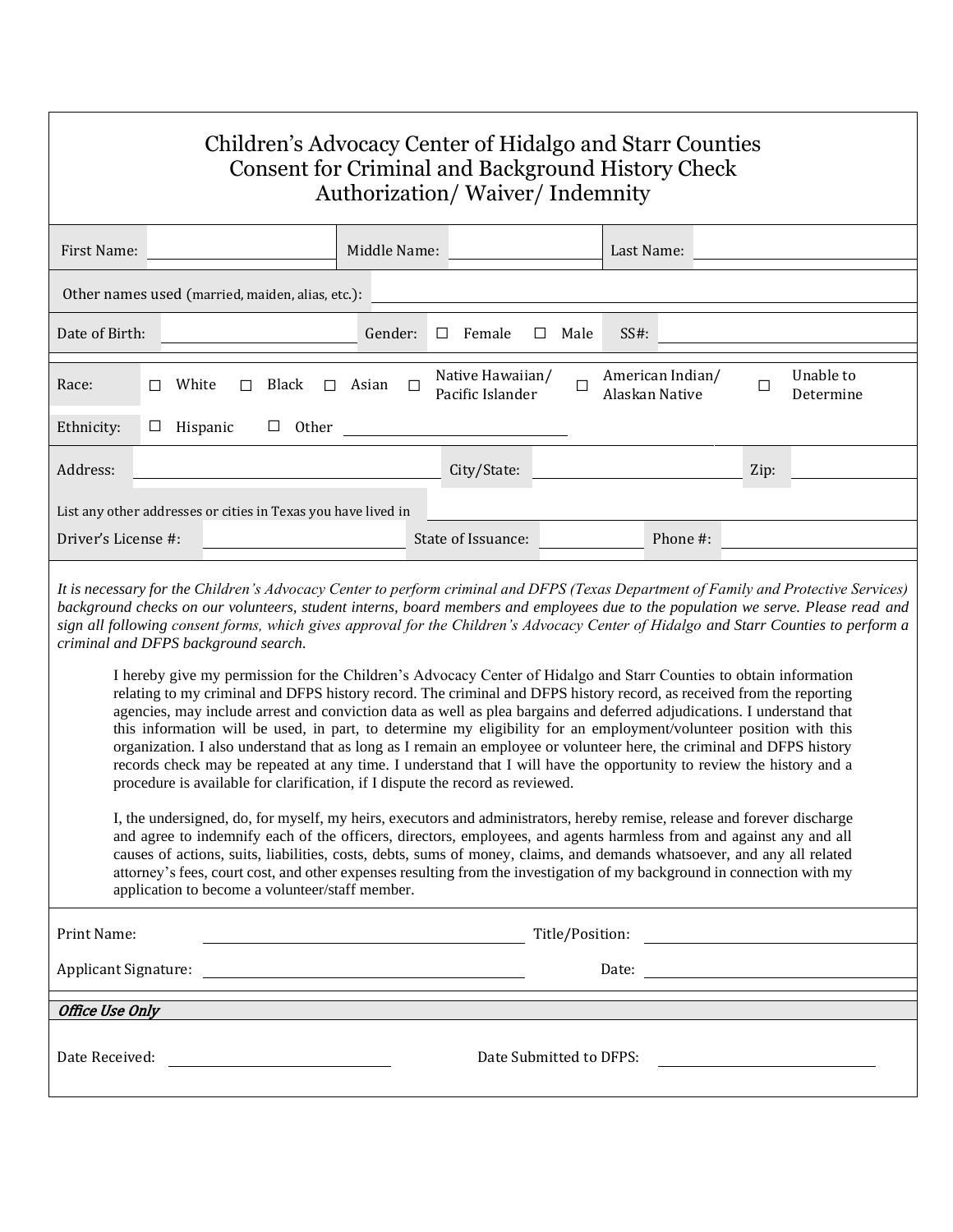| Children's Advocacy Center of Hidalgo and Starr Counties                                |              |                                                                                    |                                             |                    |                |          |  |
|-----------------------------------------------------------------------------------------|--------------|------------------------------------------------------------------------------------|---------------------------------------------|--------------------|----------------|----------|--|
| 525 W. Wisconsin Rd.<br>Edinburg, TX 78539<br>Phone (956) 287-9754 / Fax (956) 287-9764 |              |                                                                                    |                                             |                    |                |          |  |
| <b>Volunteer Application</b>                                                            |              |                                                                                    |                                             |                    |                |          |  |
|                                                                                         |              |                                                                                    |                                             |                    |                |          |  |
| Gender: □ Male □ Female                                                                 |              |                                                                                    |                                             |                    |                |          |  |
|                                                                                         |              |                                                                                    |                                             |                    |                |          |  |
|                                                                                         |              |                                                                                    |                                             |                    |                |          |  |
|                                                                                         |              |                                                                                    |                                             |                    |                |          |  |
|                                                                                         |              |                                                                                    |                                             |                    |                | E-mail   |  |
|                                                                                         |              |                                                                                    | Type of Volunteer                           |                    |                |          |  |
| 1. Internship                                                                           |              | $\Box$ Bachelors                                                                   | $\Box$ Masters Number of Hours to Complete: |                    |                |          |  |
|                                                                                         | University:  | <u> 1990 - Jan Barbara (j. 1980)</u>                                               |                                             | Department:        |                |          |  |
|                                                                                         | 2. Volunteer | $\Box$ Clerical $\Box$ Family Assistant $\Box$ Donations $\Box$ Fundraising Events |                                             |                    |                |          |  |
|                                                                                         |              |                                                                                    | Date(s) and Time(s) Available               |                    |                |          |  |
| <b>Start Date:</b>                                                                      |              | End Date:                                                                          | Hours per Week:                             |                    |                |          |  |
| Sunday                                                                                  | Monday       | Tuesday                                                                            |                                             | Wednesday Thursday | Friday         | Saturday |  |
| a.m.                                                                                    | a.m.         | a.m.                                                                               | a.m.                                        | a.m.               | a.m.           | a.m.     |  |
| p.m.                                                                                    | p.m.         | p.m.                                                                               | p.m.                                        | p.m.               | p.m.           | p.m.     |  |
| <b>Additional Languages:</b>                                                            |              |                                                                                    | Speak<br>$\Box$                             | $\Box$<br>Write    | Read<br>$\Box$ |          |  |
| Previous Volunteer Experience                                                           |              |                                                                                    |                                             |                    |                |          |  |
|                                                                                         | Organization | Position                                                                           |                                             | Responsibilities   |                |          |  |
|                                                                                         |              |                                                                                    |                                             |                    |                |          |  |
|                                                                                         |              |                                                                                    |                                             |                    |                |          |  |
|                                                                                         |              |                                                                                    |                                             |                    |                |          |  |
|                                                                                         |              |                                                                                    |                                             |                    |                |          |  |
| Office Use Only:                                                                        |              |                                                                                    |                                             |                    |                |          |  |
| Date Received:<br>Received By:                                                          |              |                                                                                    |                                             |                    |                |          |  |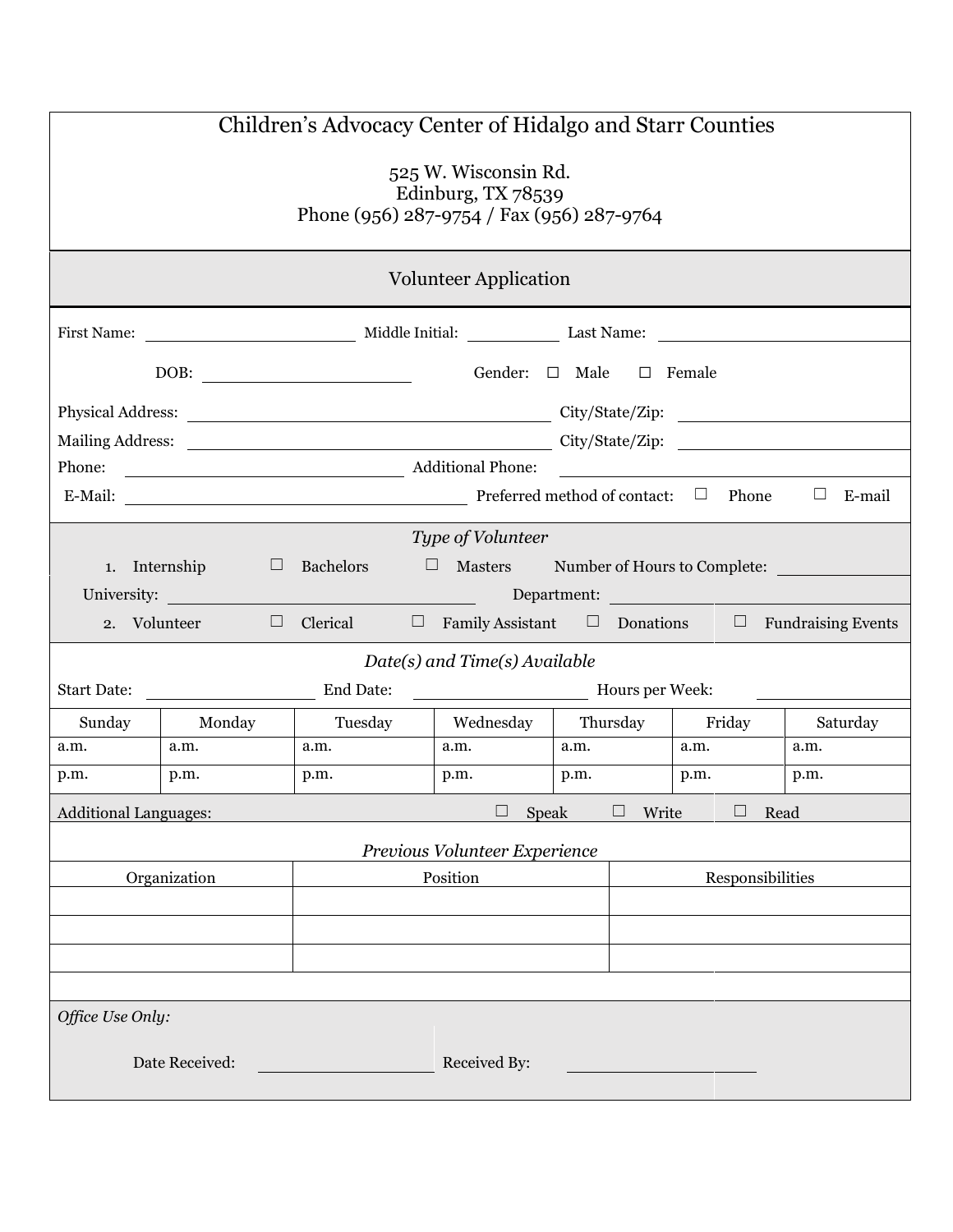| Education (Check Highest Level Completed)                                                                                                                                                                                                                                                                                                                                                                                                                                                                                                                                                                                                                                                                                                                                     |                                                         |                                                                                                                      |  |  |  |  |  |
|-------------------------------------------------------------------------------------------------------------------------------------------------------------------------------------------------------------------------------------------------------------------------------------------------------------------------------------------------------------------------------------------------------------------------------------------------------------------------------------------------------------------------------------------------------------------------------------------------------------------------------------------------------------------------------------------------------------------------------------------------------------------------------|---------------------------------------------------------|----------------------------------------------------------------------------------------------------------------------|--|--|--|--|--|
| <b>Elementary School</b><br>⊔<br>⊔                                                                                                                                                                                                                                                                                                                                                                                                                                                                                                                                                                                                                                                                                                                                            | Middle School<br>$\Box$<br>High School                  | $\Box$ Vocational/Technical                                                                                          |  |  |  |  |  |
| Some College<br>$\Box$<br>$\Box$                                                                                                                                                                                                                                                                                                                                                                                                                                                                                                                                                                                                                                                                                                                                              | College Degree:                                         | <u> 1989 - Johann Barn, mars eta bat erroman erroman erroman erroman erroman erroman erroman erroman erroman err</u> |  |  |  |  |  |
| Are you currently employed:<br>$\Box$                                                                                                                                                                                                                                                                                                                                                                                                                                                                                                                                                                                                                                                                                                                                         | Yes<br>$\Box$<br>No                                     | Occupation:                                                                                                          |  |  |  |  |  |
| Company/Organization Name:                                                                                                                                                                                                                                                                                                                                                                                                                                                                                                                                                                                                                                                                                                                                                    |                                                         |                                                                                                                      |  |  |  |  |  |
| Phone:<br>Address:                                                                                                                                                                                                                                                                                                                                                                                                                                                                                                                                                                                                                                                                                                                                                            |                                                         |                                                                                                                      |  |  |  |  |  |
|                                                                                                                                                                                                                                                                                                                                                                                                                                                                                                                                                                                                                                                                                                                                                                               | Prior Employment                                        |                                                                                                                      |  |  |  |  |  |
| Company/Organization                                                                                                                                                                                                                                                                                                                                                                                                                                                                                                                                                                                                                                                                                                                                                          | Position                                                | Responsibilities                                                                                                     |  |  |  |  |  |
|                                                                                                                                                                                                                                                                                                                                                                                                                                                                                                                                                                                                                                                                                                                                                                               |                                                         |                                                                                                                      |  |  |  |  |  |
|                                                                                                                                                                                                                                                                                                                                                                                                                                                                                                                                                                                                                                                                                                                                                                               |                                                         |                                                                                                                      |  |  |  |  |  |
|                                                                                                                                                                                                                                                                                                                                                                                                                                                                                                                                                                                                                                                                                                                                                                               |                                                         |                                                                                                                      |  |  |  |  |  |
|                                                                                                                                                                                                                                                                                                                                                                                                                                                                                                                                                                                                                                                                                                                                                                               |                                                         |                                                                                                                      |  |  |  |  |  |
|                                                                                                                                                                                                                                                                                                                                                                                                                                                                                                                                                                                                                                                                                                                                                                               | Provide 3 Professional References (excluding relatives) |                                                                                                                      |  |  |  |  |  |
| Name                                                                                                                                                                                                                                                                                                                                                                                                                                                                                                                                                                                                                                                                                                                                                                          | Relation                                                | Phone/E-Mail                                                                                                         |  |  |  |  |  |
|                                                                                                                                                                                                                                                                                                                                                                                                                                                                                                                                                                                                                                                                                                                                                                               |                                                         |                                                                                                                      |  |  |  |  |  |
|                                                                                                                                                                                                                                                                                                                                                                                                                                                                                                                                                                                                                                                                                                                                                                               |                                                         |                                                                                                                      |  |  |  |  |  |
|                                                                                                                                                                                                                                                                                                                                                                                                                                                                                                                                                                                                                                                                                                                                                                               |                                                         |                                                                                                                      |  |  |  |  |  |
|                                                                                                                                                                                                                                                                                                                                                                                                                                                                                                                                                                                                                                                                                                                                                                               |                                                         |                                                                                                                      |  |  |  |  |  |
|                                                                                                                                                                                                                                                                                                                                                                                                                                                                                                                                                                                                                                                                                                                                                                               | <b>Emergency Contact</b>                                |                                                                                                                      |  |  |  |  |  |
| Name:                                                                                                                                                                                                                                                                                                                                                                                                                                                                                                                                                                                                                                                                                                                                                                         |                                                         |                                                                                                                      |  |  |  |  |  |
|                                                                                                                                                                                                                                                                                                                                                                                                                                                                                                                                                                                                                                                                                                                                                                               |                                                         |                                                                                                                      |  |  |  |  |  |
| Phone:<br>Address:                                                                                                                                                                                                                                                                                                                                                                                                                                                                                                                                                                                                                                                                                                                                                            |                                                         |                                                                                                                      |  |  |  |  |  |
| <b>Volunteer Agreement</b><br>I affirm that the information that I have provided is true and correct to the best of my knowledge.<br>I agree to conform to the CAC of Hidalgo and Starr Counties rules and regulations to the best of my ability.<br>I agree to respect the confidential nature of case information and any personal contact with clients.<br>I agree to inform CAC of Hidalgo and Starr Counties if I am named in complaints or indictments or convicted of offenses listed above.<br>I understand that CAC of Hidalgo and Starr Counties will conduct a criminal history background check to verify information provided above.<br>I understand that I will begin service on a reciprocal trial basis and agree to participate in orientation and training. |                                                         |                                                                                                                      |  |  |  |  |  |
| Volunteer Signature                                                                                                                                                                                                                                                                                                                                                                                                                                                                                                                                                                                                                                                                                                                                                           |                                                         | Date                                                                                                                 |  |  |  |  |  |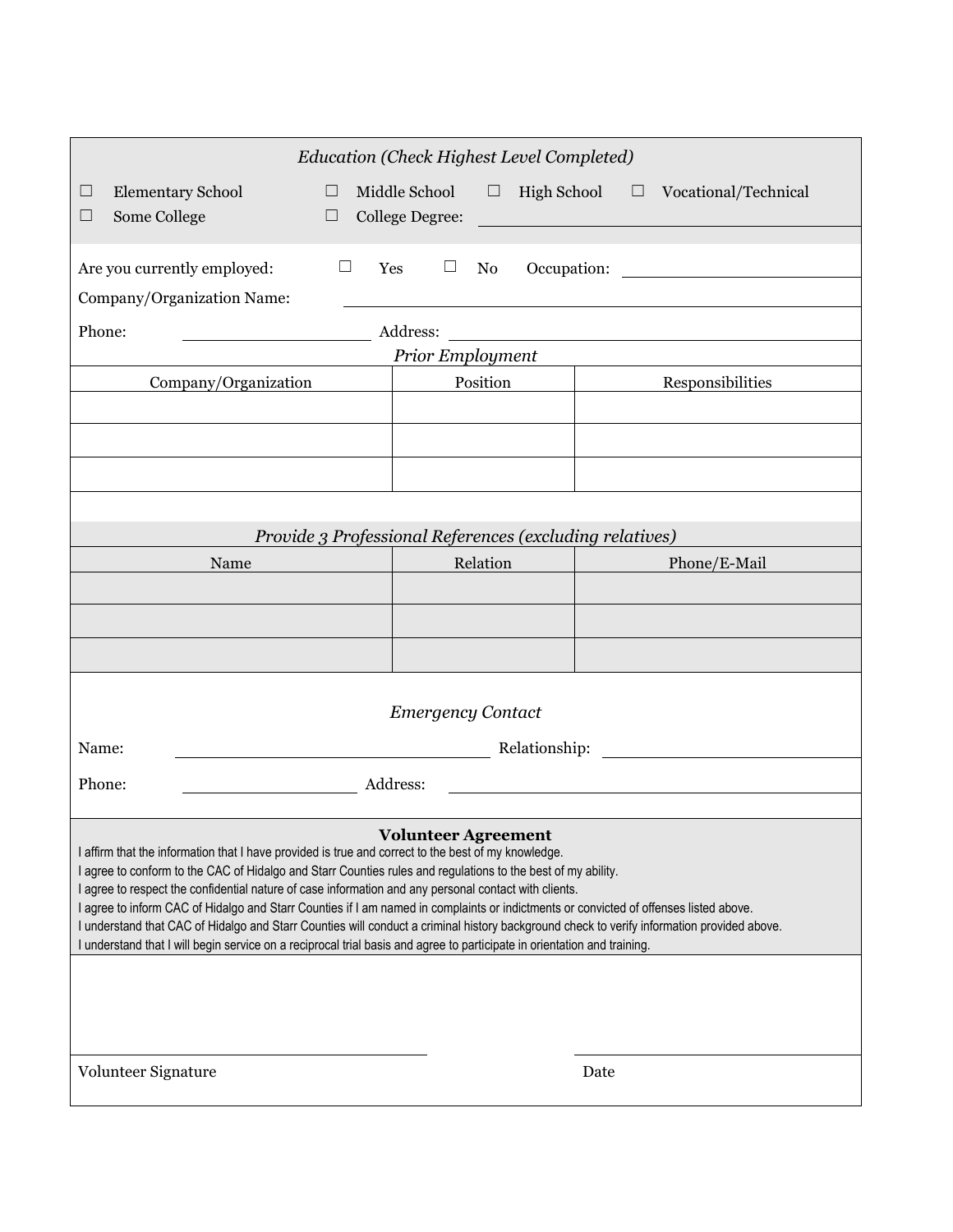| Children's Advocacy Center of Hidalgo and Starr Counties                                                                                                 |  |  |  |  |  |
|----------------------------------------------------------------------------------------------------------------------------------------------------------|--|--|--|--|--|
|                                                                                                                                                          |  |  |  |  |  |
| 525 W. Wisconsin Rd.<br>Edinburg, TX 78539                                                                                                               |  |  |  |  |  |
| Phone (956) 287-9754 / Fax (956) 287-9764                                                                                                                |  |  |  |  |  |
|                                                                                                                                                          |  |  |  |  |  |
| Volunteer Reference Form                                                                                                                                 |  |  |  |  |  |
|                                                                                                                                                          |  |  |  |  |  |
| Please provide the following information                                                                                                                 |  |  |  |  |  |
|                                                                                                                                                          |  |  |  |  |  |
| Volunteer Name:                                                                                                                                          |  |  |  |  |  |
|                                                                                                                                                          |  |  |  |  |  |
|                                                                                                                                                          |  |  |  |  |  |
|                                                                                                                                                          |  |  |  |  |  |
| How long have you known this person and in what capacity?                                                                                                |  |  |  |  |  |
|                                                                                                                                                          |  |  |  |  |  |
|                                                                                                                                                          |  |  |  |  |  |
|                                                                                                                                                          |  |  |  |  |  |
|                                                                                                                                                          |  |  |  |  |  |
| In your opinion, is this person capable of working with children and families in a crisis situation?                                                     |  |  |  |  |  |
|                                                                                                                                                          |  |  |  |  |  |
|                                                                                                                                                          |  |  |  |  |  |
|                                                                                                                                                          |  |  |  |  |  |
|                                                                                                                                                          |  |  |  |  |  |
| Does this person usually exercise good judgment?                                                                                                         |  |  |  |  |  |
|                                                                                                                                                          |  |  |  |  |  |
|                                                                                                                                                          |  |  |  |  |  |
|                                                                                                                                                          |  |  |  |  |  |
|                                                                                                                                                          |  |  |  |  |  |
| How would this person relate to a child dealing with highly sensitive issues, and do you have any hesitation about this person working in this capacity? |  |  |  |  |  |
|                                                                                                                                                          |  |  |  |  |  |
|                                                                                                                                                          |  |  |  |  |  |
|                                                                                                                                                          |  |  |  |  |  |
|                                                                                                                                                          |  |  |  |  |  |
| Please share any additional pertinent information that would assist us in evaluating this person's involvement with our agency.                          |  |  |  |  |  |
|                                                                                                                                                          |  |  |  |  |  |
|                                                                                                                                                          |  |  |  |  |  |
|                                                                                                                                                          |  |  |  |  |  |
|                                                                                                                                                          |  |  |  |  |  |
| Please attach additional pages if needed.                                                                                                                |  |  |  |  |  |
|                                                                                                                                                          |  |  |  |  |  |
|                                                                                                                                                          |  |  |  |  |  |
|                                                                                                                                                          |  |  |  |  |  |
|                                                                                                                                                          |  |  |  |  |  |
| Signature<br>Date                                                                                                                                        |  |  |  |  |  |
|                                                                                                                                                          |  |  |  |  |  |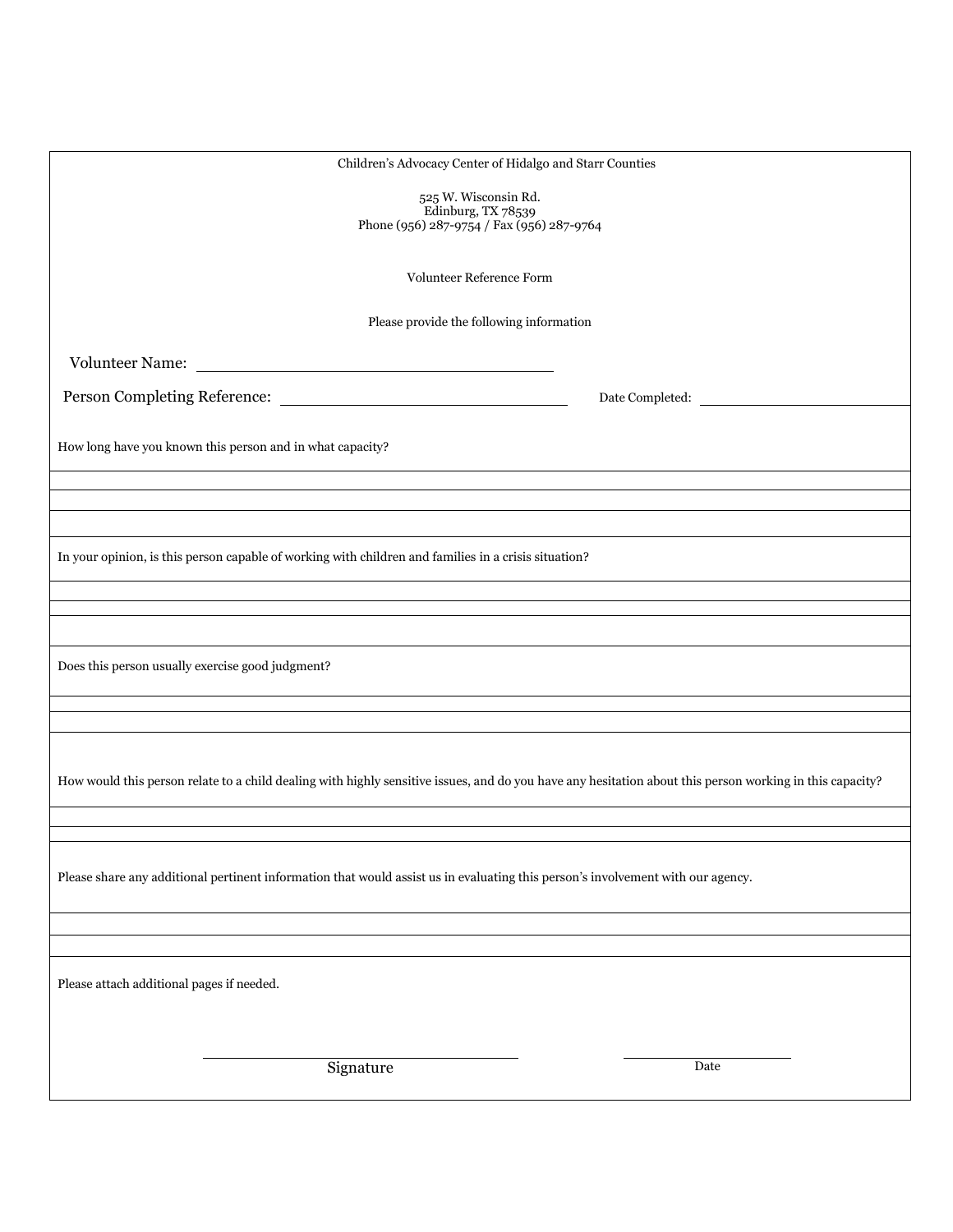#### **Volunteer Program Mission and Vision Statements**

Volunteers are an important role in the child advocacy center model, it is imperative that our volunteers share in our passion, commitment, and service philosophy.

# **Volunteer Mission Statement**

All volunteers support the CACHSC through the sharing of volunteer resources with the agency's forensic, counseling, education, and outreach staff.

# **Volunteer Vision Statement**

All Volunteers support CACHSC in helping to end child abuse in Hidalgo and Starr County.

• CACHSC Volunteers serve as a vital component of the agency's infrastructure by supporting agency staff in serving all children referred or in need of services.

• CACHSC Volunteers assists in increasing the community's awareness of child abuse by representing the agency at community health fairs and assisting the education and outreach staff with presentations.

• CACHSC Volunteers strengthen and enhance services to abused children and their families by encouraging the partnership of CACHSC, the community, and the volunteer team to reach all children victimized by abuse.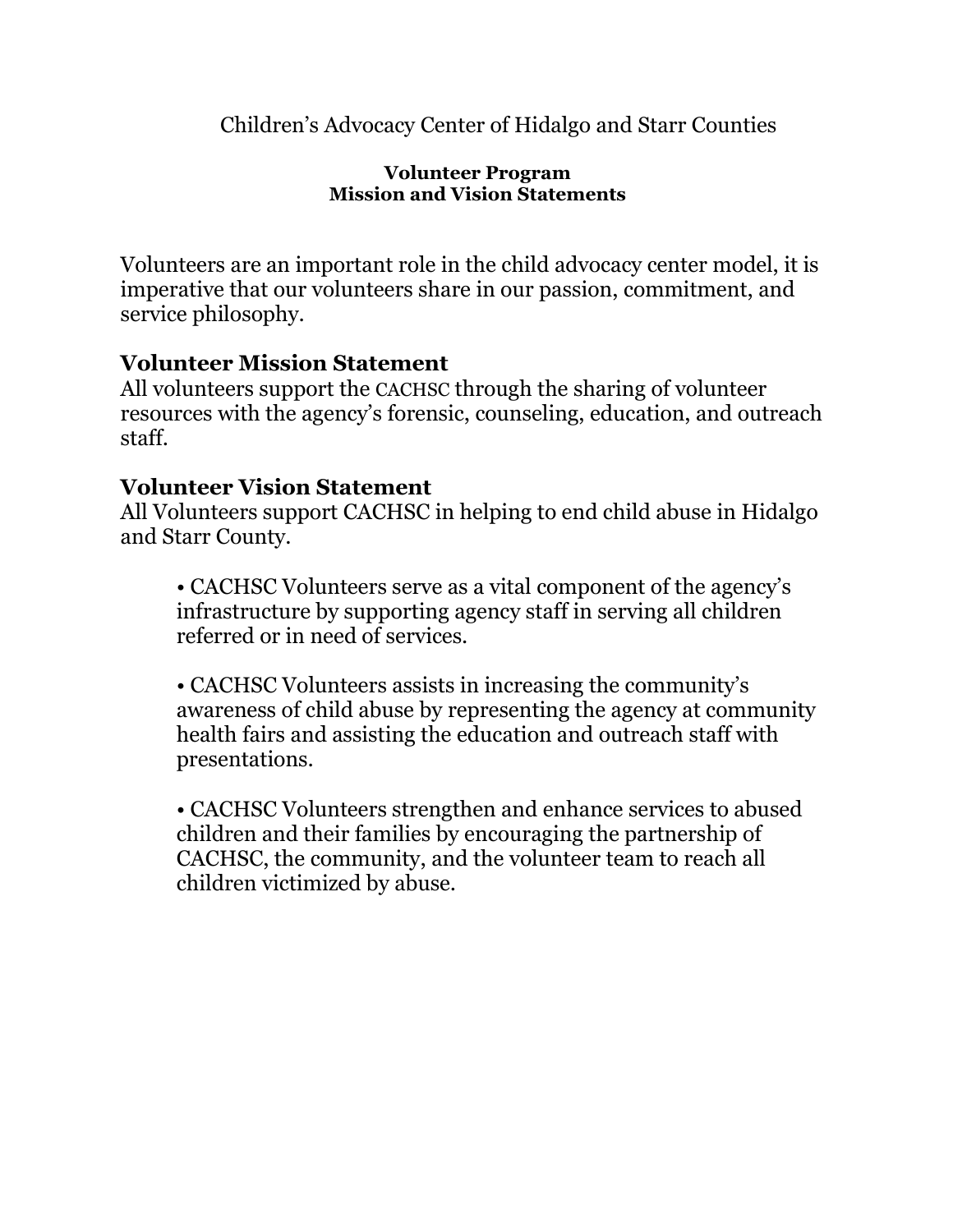#### **Volunteer Interview Questionnaire**

*Tell us about yourself…*

1. Why are you interested in volunteering with CACHSC?

2. How did you learn about the Volunteer opportunities at CACHSC?

3. Have you volunteered with any other non-profit or social service agency?

4. What did you enjoy most about your previous volunteer experience(s)?

5. What types of events/situations cause you stress? How do you handle stress?

6. CACHSC?What are some of your strengths or areas of interest that can be beneficial while serving as a volunteer at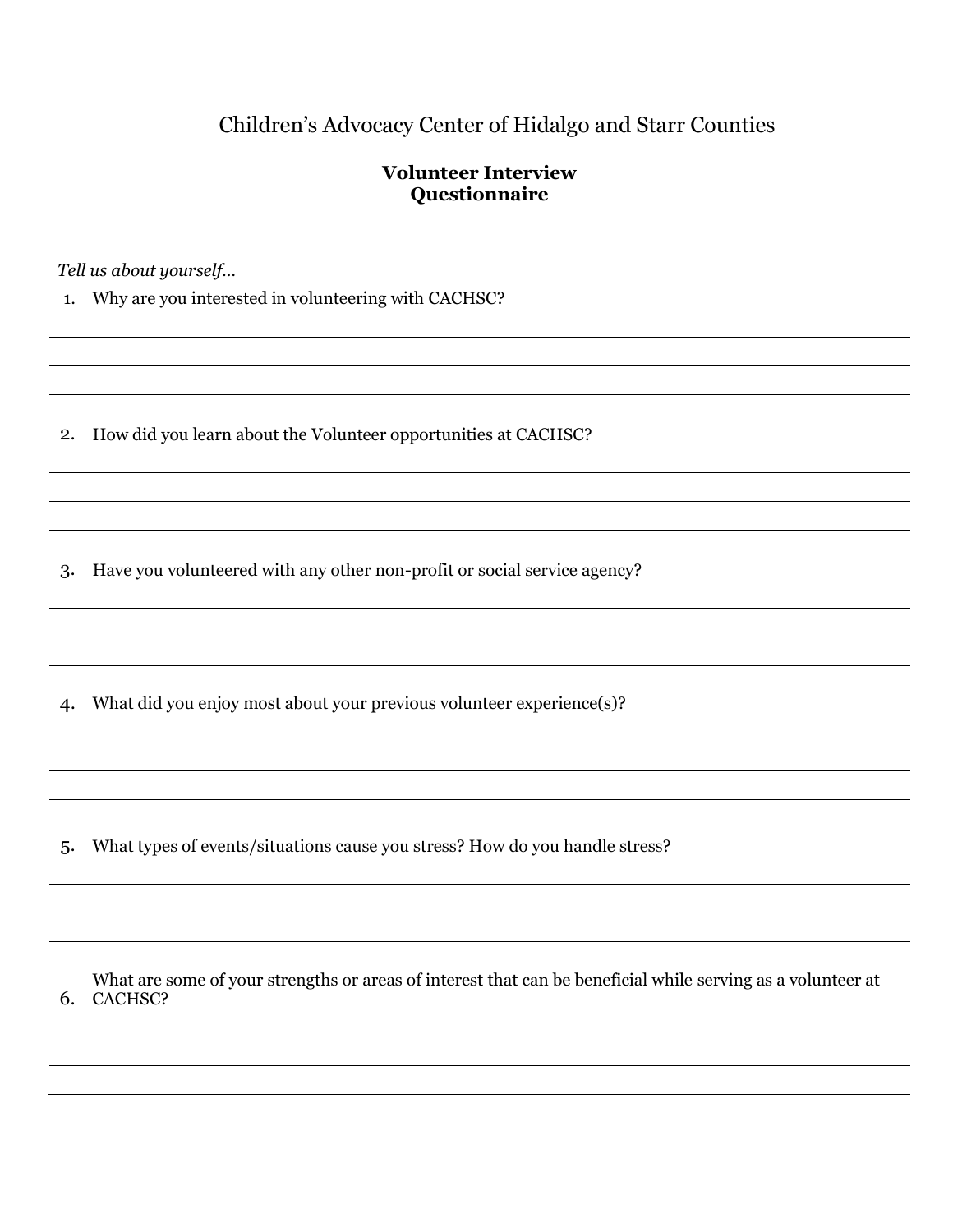#### **Volunteer Policies and Procedures**

#### INTRODUCTION:

- These policies and procedures are meant to be guidelines only. It is the Executive Director's and Board of Director's hope that this manual will clarify volunteer's expectations and requirements of their involvement with the CACHSC, thereby creating a harmonious working relationship for those involved.
- The volunteer policies and procedures may be amended or changed at any time at the sole discretion of the CACHSC. Implementation of and conformance with these policies and procedures is the responsibility of the Executive Director with the Board of Directors having final approval on matters of interpretation.
- No volunteer of the CACHSC is permitted to make oral agreements or assurances contrary to the written provisions of this manual.
- Questions regarding the Volunteer Policies and Procedures should be directed to the Executive Director.

#### APPLICATION:

- Volunteer applicants must complete a written application provided by the CACHSC and a personal interview, a criminal background check, and child abuse registry check.
- The applicant must provide references, in which CACHSC staff will verify.
- Upon acceptance of a volunteer placement, volunteers will sign a statement that testifies to the volunteer's understanding and agreement with the CACHSC's Policies and Procedures, including the CACHSC Confidentiality Policy, Volunteer/Client Relationship Policy, and Drug Free Workplace Policy.
- The Executive Director is ultimately responsible for all volunteer selection, and decisions.
- All volunteer disciplinary action, including removal from the volunteer placement, is at the discretion of the Executive Director.

#### EQUAL OPPORTUNITY:

- It is the CACHSC's policy not to discriminate against any volunteer or applicant based on race, religion, ethnicity, national origin, age, sex, disability, veteran status, or another protected category.
- The CACHSC administers its volunteer policies and practices on a nondiscriminatory basis in all matters in hiring, training, compensation, benefits, promotions, transfers, layoffs, recall from layoffs, social and recreational programs, and in all treatment on the job.
- Conduct directed toward any volunteer which is unwelcome, hostile, offensive, degrading, or abusive, is unacceptable and will not be tolerated.
- • Any questions or complaints regarding a volunteer's treatment under the Equal Employment Opportunity Act should be directed to the Executive Director.

#### ANTI-HARASSMENT:

It is the policy of the CACHSC to provide a working environment which encourages mutual respect, promotes respectful and congenial relationships between volunteers and staff, and is free from all forms of harassment of any volunteer or volunteer applicant by anyone, including supervisors, co-workers, vendors, partner agencies or Board of Directors. Harassment in any manner or form is expressly prohibited and will not be tolerated by the CACHSC.

The term "harassment" includes but is not limited to unwelcome slurs, jokes, verbal, graphic or physical conduct relating to an individual's race, religion, sex, sexual orientation, age, national origin, or disability.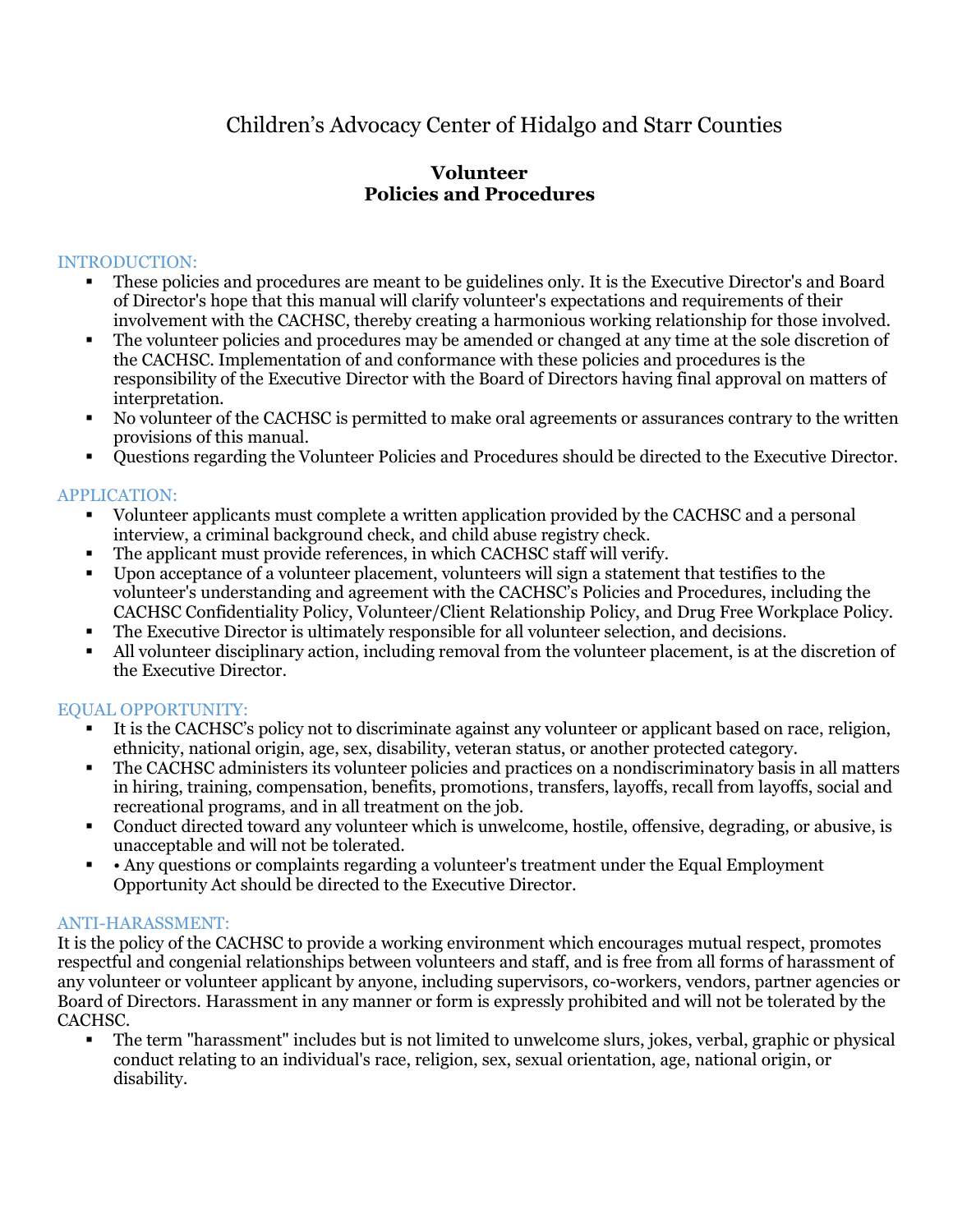- Sexual harassment consists of unwelcome sexual advances, requests for sexual favors, or other verbal or physical conduct of a sexual nature where:
	- $\circ$  Submission to such conduct is an explicit or implicit or condition of volunteer term.
	- o Volunteer decisions are based on a volunteer's submission to or rejection of such conduct.
	- o Such conduct interferes with an individual's work performance or creates an intimidating, hostile, or offensive work environment.
- Any volunteer who believes he/she has been subject to harassment is encouraged to immediately inform the alleged harasser that the behavior is unwelcome. If the informal discussion with the alleged harasser is unsuccessful in remedying the problem or if such an approach is not possible, the volunteer should report the incident to the Executive Director without fear of reprisal. The report should include all facts available to the employee regarding the harassment.

#### VOLUNTEER RESPONSIBILITIES:

- Greet families & guide them to the appropriate waiting area
- Answer phones
- Once the families have departed, straighten the play area
- Go through toy box (look for broken toys; organize Barbie clothes, blocks, etc.)
- Aid in stocking snacks & juices
- Stock toy shelf in entry area
- Create intake folders and Family Information Packets
- Assist with donation intake
- Assist with health fairs and other outreach events
- Assist with various office duties
- Keep track of hours volunteered at the CACHSC utilizing an Activity Report, and submit the report to the Administrative Assistant at the end of each month
- Participate in regularly scheduled coordinated case planning meetings
- Other duties as assigned
- Volunteers under the age of 18 will not be permitted to provide direct CACHSC services.

#### TRAINING:

• Prior to a volunteer commencing for work, they must participate in training from CACHSC staff that is relative to the volunteer duties they will be carrying out.

#### ORIENTATION PERIOD:

- Volunteers are subject to a 60-day orientation period. This is a time of adjustment during which performance and potential of the new volunteer is appraised.
- During this time, the volunteer is encouraged to appraise his/her personal situation and future contentment as a volunteer with the CACHSC.

#### CONDUCT AND WORK PERFORMANCE:

A CACHSC volunteer is expected to accept certain responsibilities, follow acceptable business principles in matters of conduct, and exhibit a high degree of integrity at all times. This not only involves sincere respect for the rights and feelings of others, but also demands that a volunteer refrain from any behavior that might be harmful to themselves, co-workers, CACHSC, or partner agencies.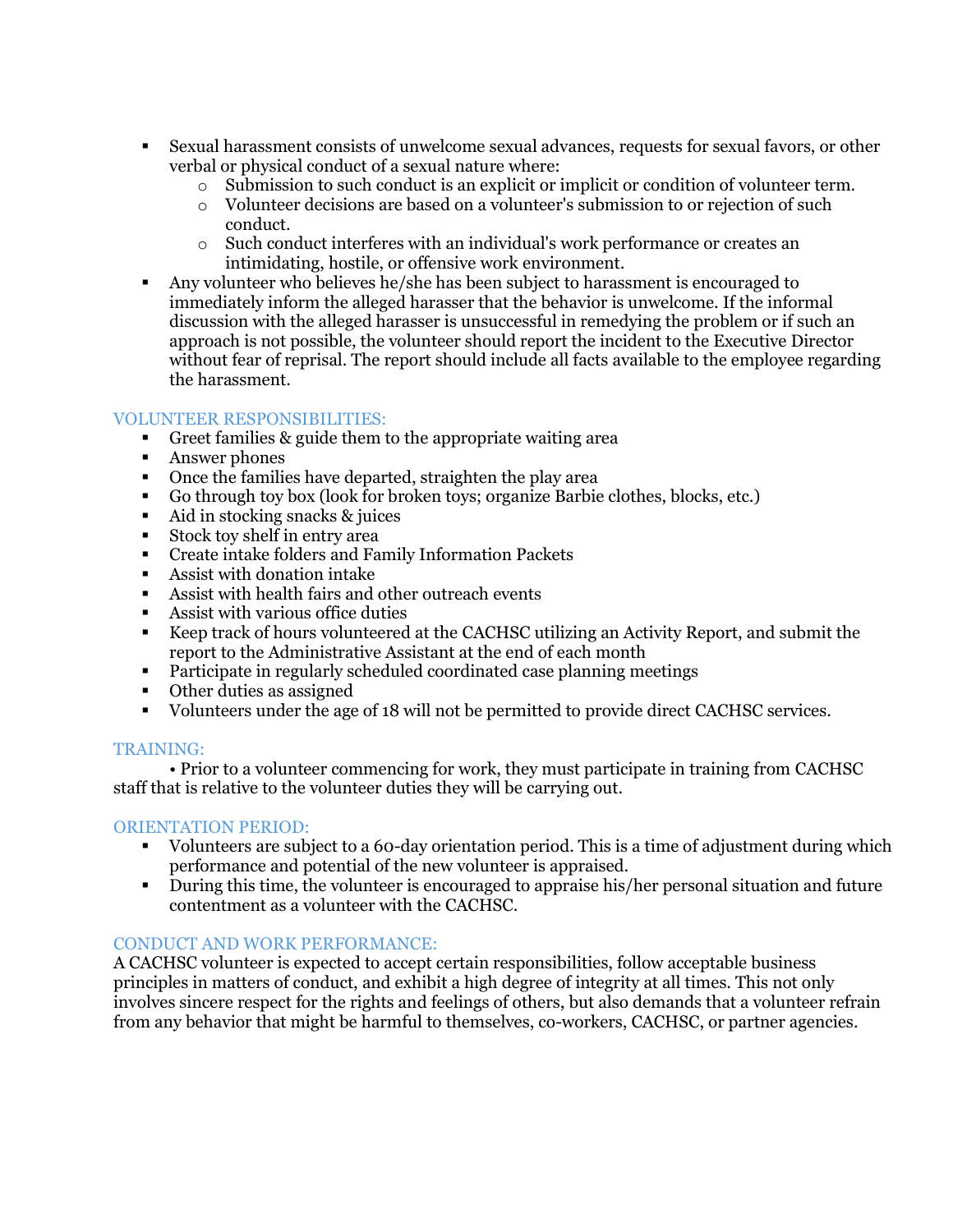- Types of behavior and conduct CACHSC considers inappropriate include, but are not limited to, the following:
	- o Falsifying agency records.
	- o Violating the agency's nondiscrimination and/or anti-harassment policy.
	- o Excessive or unauthorized use of the agency's property and supplies, particularly for personal purposes
	- $\circ$  Reporting to work under the influence of drugs or alcohol, and the illegal manufacture, possession, use, sale, distribution, or transportation of drugs.
	- o Fighting or using obscene, abusive, or threatening language or gestures.
	- o Theft of property from volunteers, staff or the agency.
	- o Unauthorized possession of firearms on the agency premises or while on agency business.
	- o Disregarding safety or security regulations.
	- o Failing to maintain the confidentiality of the agency, or partner agencies.

#### USE OF COMMUNICATION SYSTEMS:

It is the intent of CACHSC to provide the communication systems necessary for the conduct of its business. Volunteers are expected to adhere to proper use of all communication systems.

- The communication systems are owned and operated by CACHSC and are to be used for the business of the agency.
- Volunteers should have no expectation of privacy of any correspondence, messages or information in the systems.
- All telephone, e-mail and voice mail messages are property of CACHSC. CACHSC reserves the right to access and disclose all such messages sent for any purpose.
- All such messages, regardless of content or the intent of the sender, are a form of agency correspondence, and are subject to the same internal and external regulation, security, and scrutiny as any other agency correspondence.
- Except as identified, the CACHSC's communication systems will not be used to solicit or address volunteers regarding commercial, religious, or political causes; nor will the system be used in ways that are disruptive or offensive to others.

#### VOLUNTEER TRAVEL:

The CACHSC will maintain proof of current automobile liability insurance and a current driver's license for all volunteers who will be driving their own vehicle for CACHSC duties.

#### CRIMINAL BACKGROUND AND CPS CENTRAL REGISTRY CHECK:

- Prior to acceptance as a volunteer for the CACHSC, the prospective volunteer will complete a Background Check Request Form to allow CACHSC representatives to request information from the Child Abuse/Neglect Central Registry and to allow for the DPS Criminal History Check.
- CACHSC reserves the right to disqualify and prohibit any prospective volunteer who has ever been charged with or convicted of a crime or felony of any nature involving moral turpitude. The right to disqualify based upon a prior history of criminal conduct applies to any such criminal conduct regardless of whether:
	- $\circ$  The criminal charges were subsequently dropped, and the applicant was never prosecuted for the crime charged.
	- $\circ$  The criminal charges resulted in a non-conviction such as probation or deferred adjudication.
- The CACHSC reserves the right to disqualify and prohibit any prospective volunteer who has a history with the Texas Department of Family and Protective Services (TDFPS). The right to disqualify based upon prior involvement with TDFPS applies to investigations regardless of whether: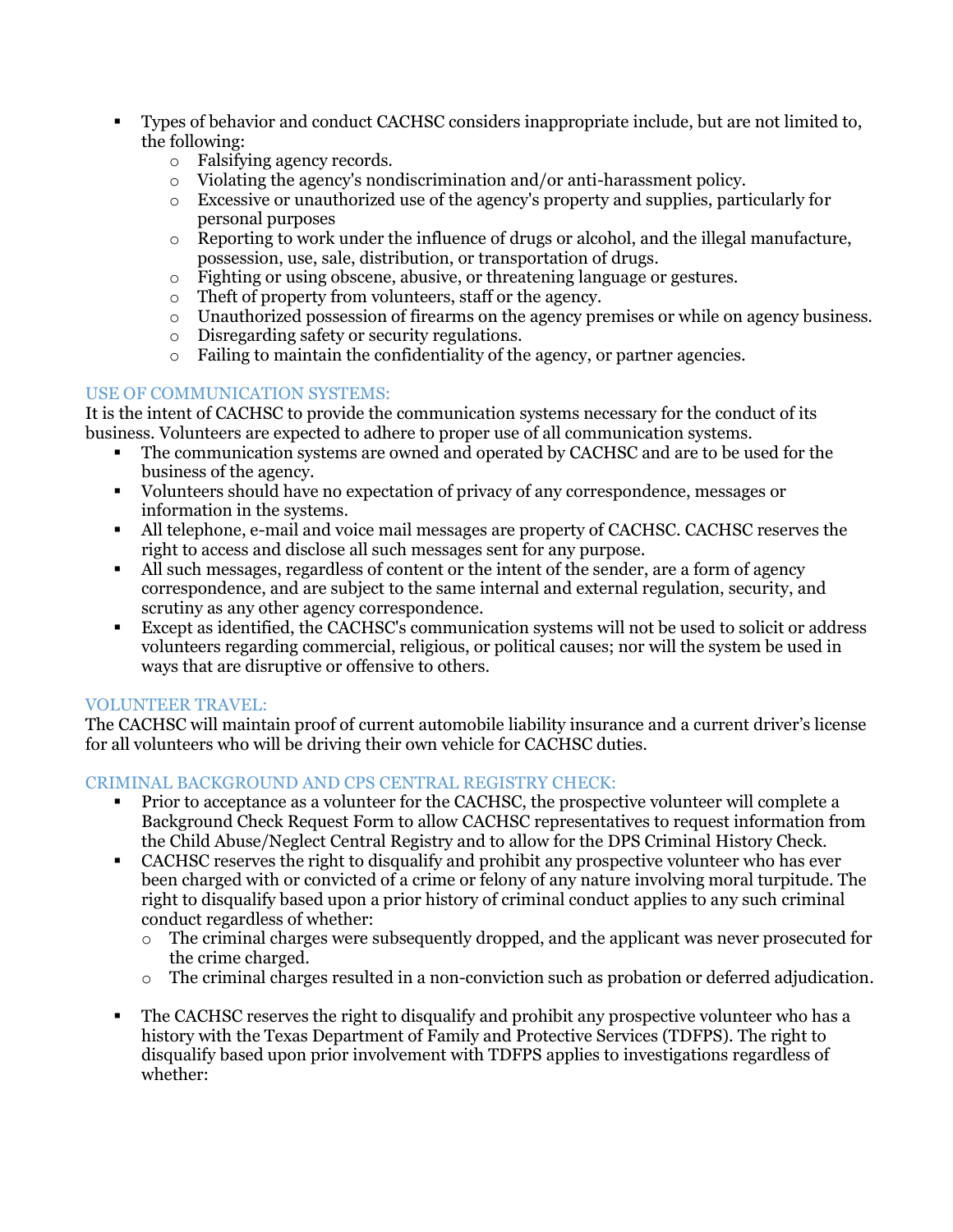- o A case is currently open without disposition.
- o The investigation was ruled unable to determine.
- o The abuse was validated.

#### EVALUATION OF WORK PERFORMANCE:

- It is the responsibility of the designated program coordinator, Program Director, or other designated CACHSC staff member to carefully evaluate the volunteer's work performance during the orientation period.
- All necessary steps should be taken to ensure that a new volunteer receives the training and support necessary to ensure a beneficial working relationship between the volunteer and the CACHSC.

#### CONFLICT RESOLUTION:

To ensure effective working relations, it is important that such matters be resolved before serious problems develop. Most incidents resolve themselves naturally; however, should a situation persist that a volunteer believes is detrimental to his/her placement with the agency, the volunteer should follow the procedure for bringing a complaint to management's attention.

- Step 1: Discuss of the problem with the volunteer's immediate supervisor. If, however, the volunteer does not believe a discussion with his/her supervisor is appropriate, the volunteer may proceed to Step 2.
- Step 2: If a volunteer's problem is not resolved after discussion with his/her supervisor in Step 1, or if the volunteer felt discussion with his/her supervisor would be inappropriate, the volunteer is encouraged to request a meeting with the Executive Director. In an effort to resolve the problem, the Executive Director will consider the facts and may conduct an investigation.
- •Step 3: If the Executive Director deems necessary, conflicts between volunteers and staff or team members, member agencies or other volunteers will be resolved through mediation by a conflict resolution committee (CRC). The CRC comprised of members appointed by the Board of Directors.
	- $\circ$  If the resolution of the problem involves mediation by the CRC through the Executive Director or President of the Board of Directors, the following process will take place.
		- All parties will be notified.
		- The meeting will be conducted in a neutral setting, at a time agreed upon by all parties.
		- The CRC will mediate the problem identified by the complainant.
- The CACHSC does not tolerate any form of retaliation against volunteers availing themselves of these procedures.

#### ▪ CONFLICT OF INTEREST:

Volunteers have a duty to act in the CACHSC's best interest.

- Volunteers are prohibited from, acting alone or in conjunction with others, directly or indirectly become involved with a conflict of interest or upon its discovery, allow the conflict to continue.
- A conflict of interest exists if a volunteer:
	- $\circ$  Seeks or obtains (except in conformity with agency policy), anything of more than nominal value that would not otherwise be available to the volunteer.
	- $\circ$  Uses or makes available the property, records, services, name, emblem, or endorsement of the agency.
	- $\circ$  Publicly utilizes the volunteer's affiliation or that of another agency volunteer or employee about personal association with partisan politics, denominationally religious matters or positions on issues that are not in conformity with agency policy.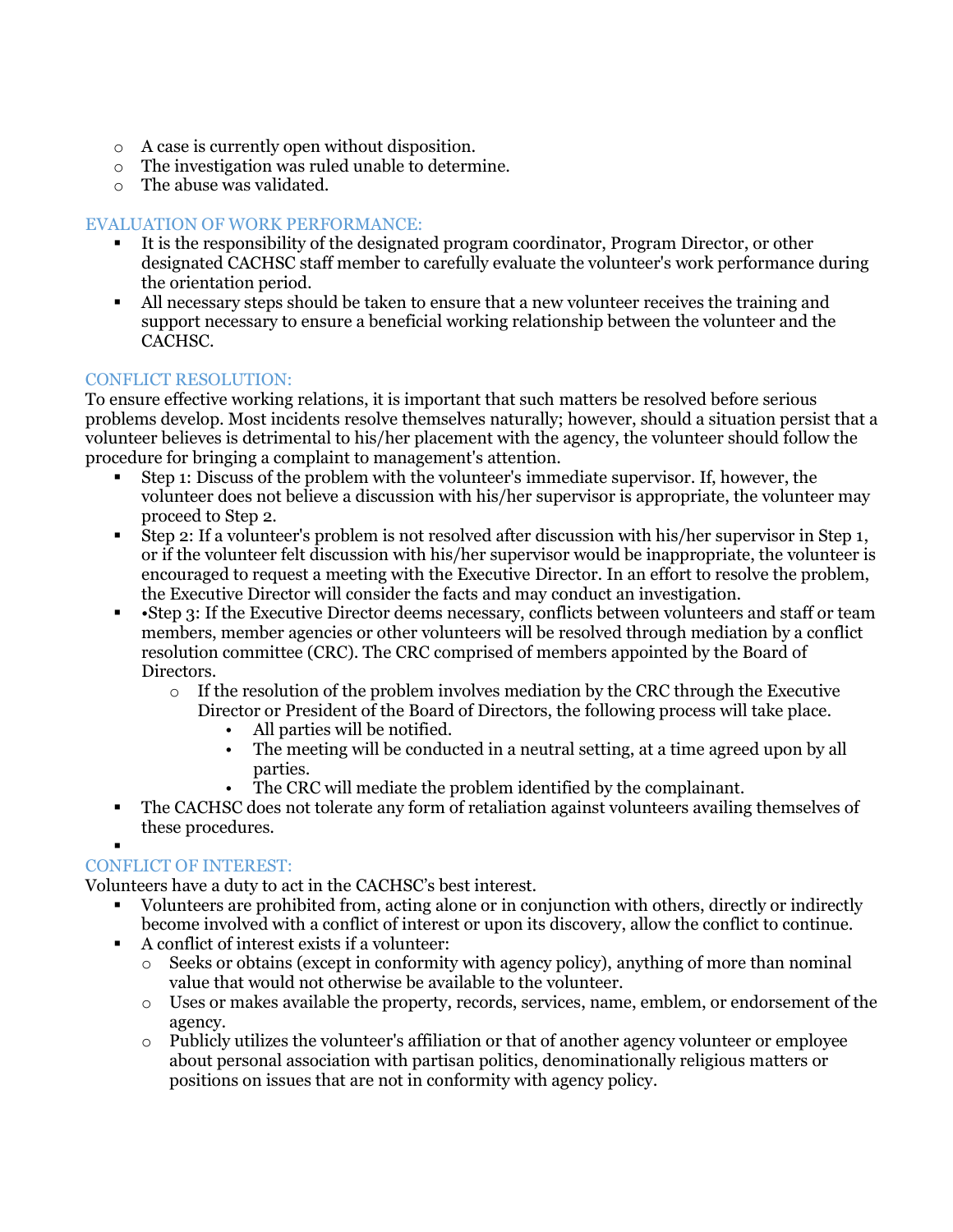- A volunteer is expected to immediately disclose to the Executive Director any facts which might involve a conflict of interest.
- Any volunteer having direct or indirect interest in an individual or organization proposing or involved in a transaction with the CACHSC shall give notice of the interest or relationship and thereafter, shall refrain from discussing the transaction or otherwise attempting to exert any influence on the transaction.

#### VOLUNTEER/CLIENT PHYSICAL CONTACT:

• Volunteer/client physical contact should be kept to a minimum.

• Physical contact should never be initiated by the volunteer.

• Inappropriate physical contact with a client is grounds for removal from volunteer placement.

• Any inappropriate or unusual physical contact initiated by the client should be immediately reported to the Executive Director.

• Any inappropriate or unusual physical contact observed by the volunteer should be immediately reported to the Executive Director.

#### DISCIPLINING CHILDREN:

If it becomes necessary to redirect a child's inappropriate behavior, the volunteer should only use positive guidance methods, including redirection and encouragement.

• CACHSC volunteers are prohibited from using physical punishment, humiliation, criticism or any other harsh or frightening discipline techniques with any child at the Center.

• The use of physical punishment or other inappropriate discipline techniques is grounds for immediate removal of the volunteer placement.

• Any inappropriate contact or behavior towards clients observed by the volunteer should be immediately reported to a supervisor.

#### TOILETING CHILDREN:

If a child needs to be toileted while under the supervision of the CACHSC volunteer, they will show the child where the bathroom is located but will not enter the bathroom with the child. • If the child needs assistance, the accompanying caregiver must be called to assist the child.

#### PERSONAL RELATIONSHIPS WITH CLIENTS:

Volunteers are prohibited from developing personal relationships with CACHSC clients.

• Volunteers may not share personal information with clients such as the volunteer's phone number or address.

• The development of personal relationships between CACHSC volunteers and client(s) will result in the removal from the volunteer placement.

• Volunteers may not work with a client with whom he/she already has a personal relationship.

• If a client approaches a volunteer and requests personal information or attempts to solicit contact outside the CACHSC, the volunteer should explain they are prohibited from sharing personal information. If the client persists, the volunteer should notify a supervisor.

#### INJURY AND ILLNESS:

If a volunteer or client becomes ill or is injured while at the Advocacy Center, the incident should be immediately reported to the Children's Advocacy Center staff.

• A volunteer who becomes ill during service should immediately report this to the Program Director or other designated staff. The volunteer will be excused from service until he/she has recovered.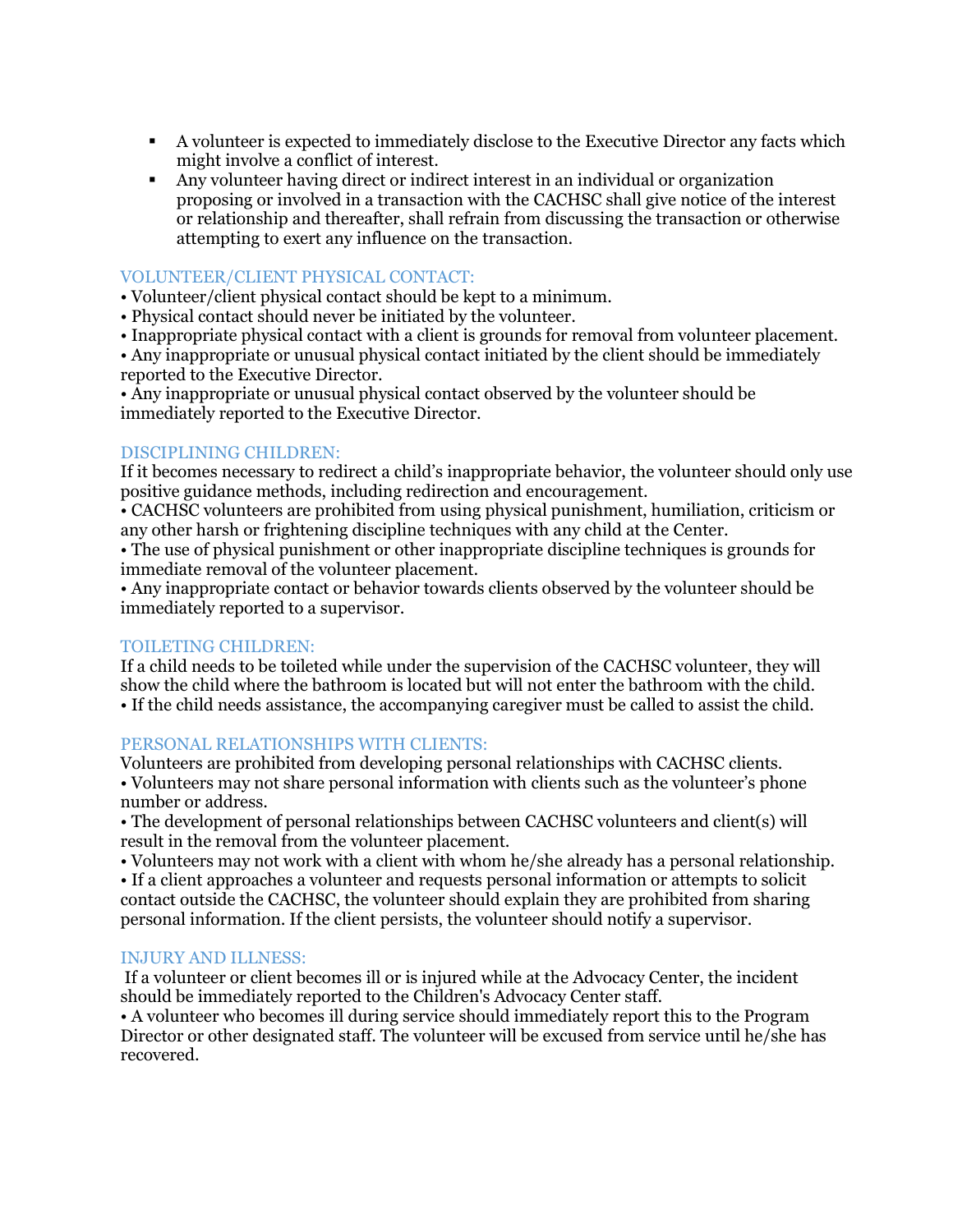- If a volunteer becomes injured during service, this must be reported to the Program Director or Executive Director immediately and they will be required to write a report of the incident, including time, date and circumstances surrounding the injury.
- If a client is injured under the supervision of an employee, the employee will be required to write a report of the incident, including time, date and circumstances surrounding the injury.

#### ATTIRE:

CACHSC volunteers are expected to dress in a comfortable, child friendly manner. Any volunteer who is dressed in a manner that is deemed inappropriate by the Program Director or Executive Director will be asked to change into more appropriate attire.

- Volunteers are allowed to wear casual attire such as blue jeans, t-shirts, athletic shoes, and sandals.
- Volunteers are expected to wear proper undergarments.
- While volunteering within the CACHSC, volunteers are not allowed to wear shorts, dresses that are more than 2" above the knee, tops exposing the back or midriff, attire with offensive language or pictures, or attire with tobacco or alcohol advertisements.

#### DISCLOSURE OF CHILD ABUSE TO A VOLUNTEER:

- If during the volunteer placement, a child begins disclosing information about abuse, the volunteer must notify the Program Director or Executive Director immediately, who will then relay the information to the respective investigative agency(ies).
- If the child's statement is new information that the multi-disciplinary team members were not aware of, the volunteer is required to make a report to the child abuse hotline and the appropriate law enforcement agency.

#### REPORTING CHILD ABUSE:

• Texas State Law requires that all citizens report any suspected child abuse or neglect to the Texas Department of Protective and Regulatory Services or a law enforcement agency. • CACHSC volunteers are expected to cooperate fully with any investigation of child abuse.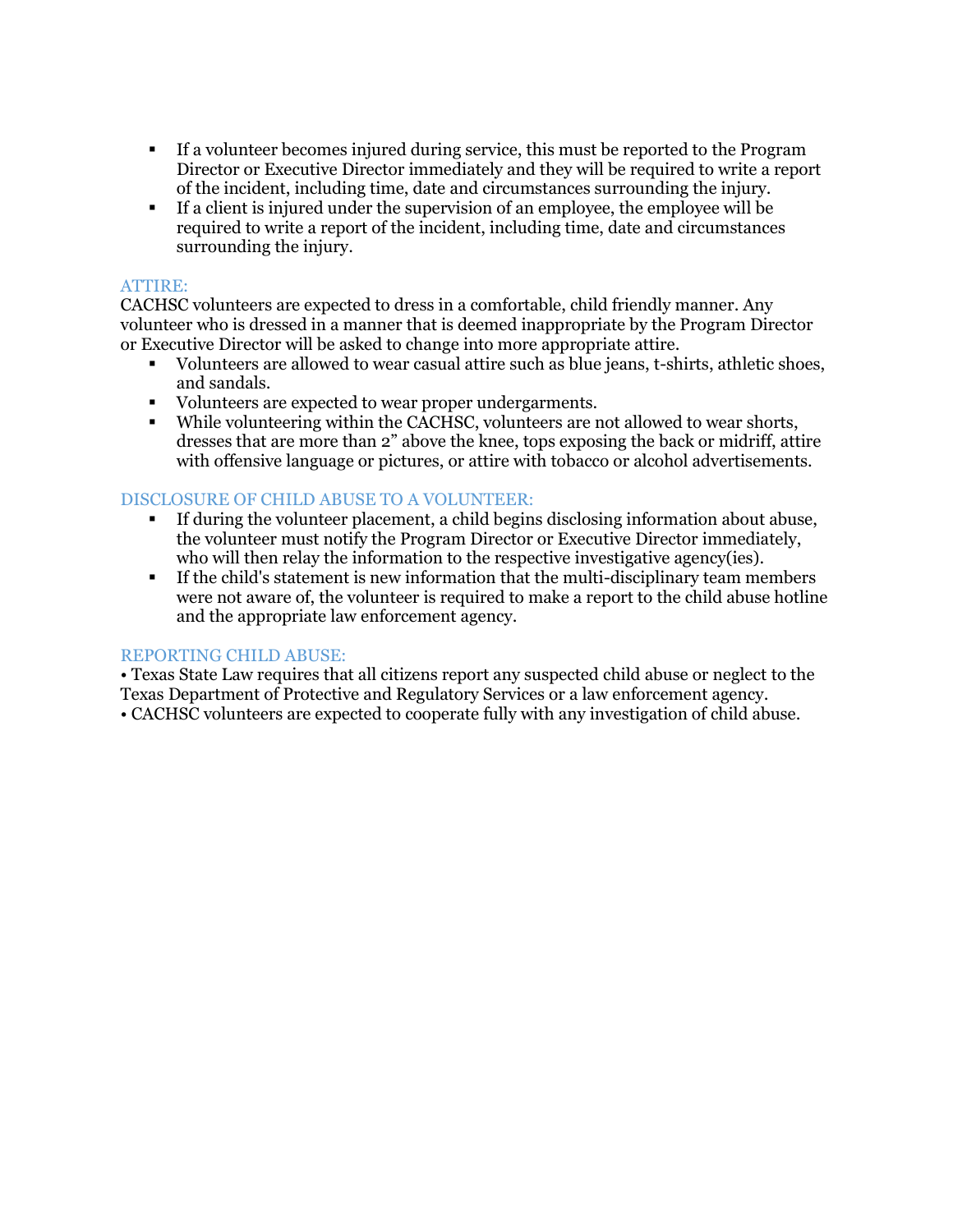# **Volunteer Disclosure Form**

| Child Name:<br><u> 1989 - Johann Stein, mars an de Brasilia (b. 1989)</u>                                                                                                                                                                 | CACHSC#:                                                                                                               |
|-------------------------------------------------------------------------------------------------------------------------------------------------------------------------------------------------------------------------------------------|------------------------------------------------------------------------------------------------------------------------|
| Child Phone:<br><u> 1989 - Johann Stoff, deutscher Stoffen und der Stoffen und der Stoffen und der Stoffen und der Stoffen und der</u>                                                                                                    | School:                                                                                                                |
| <b>Volunteer Name:</b>                                                                                                                                                                                                                    | Disclosure Date: 2000 Contract Date: 2000 Contract Date: 2000 Contract Date: 2000 Contract Date: 2000 Contract Date:   |
|                                                                                                                                                                                                                                           |                                                                                                                        |
| Contact the appropriate agency immediately. Let them know you are a Volunteer for the Children's Advocacy<br>Center of Hidalgo County and that a child has just disclosed to you that he/she is experiencing physical or<br>sexual abuse. |                                                                                                                        |
| Name of Agency Contacted:                                                                                                                                                                                                                 | <u> 1980 - Jan Samuel Barbara, margaret e populazion del control de la provincia del control de la provincia del</u>   |
| Name of Person Contacted:                                                                                                                                                                                                                 | <u> 1989 - Johann Stoff, deutscher Stoffen und der Stoffen und der Stoffen und der Stoffen und der Stoffen und der</u> |
| Reference/Case Number:                                                                                                                                                                                                                    |                                                                                                                        |
|                                                                                                                                                                                                                                           |                                                                                                                        |
|                                                                                                                                                                                                                                           | Date Staffed:                                                                                                          |
| <b>Staffing Notes:</b>                                                                                                                                                                                                                    |                                                                                                                        |
|                                                                                                                                                                                                                                           |                                                                                                                        |
|                                                                                                                                                                                                                                           |                                                                                                                        |
|                                                                                                                                                                                                                                           |                                                                                                                        |
|                                                                                                                                                                                                                                           |                                                                                                                        |
|                                                                                                                                                                                                                                           |                                                                                                                        |
| Volunteer Signature                                                                                                                                                                                                                       | Date                                                                                                                   |
|                                                                                                                                                                                                                                           |                                                                                                                        |
|                                                                                                                                                                                                                                           |                                                                                                                        |
| <b>Supervisor Signature</b>                                                                                                                                                                                                               | Date                                                                                                                   |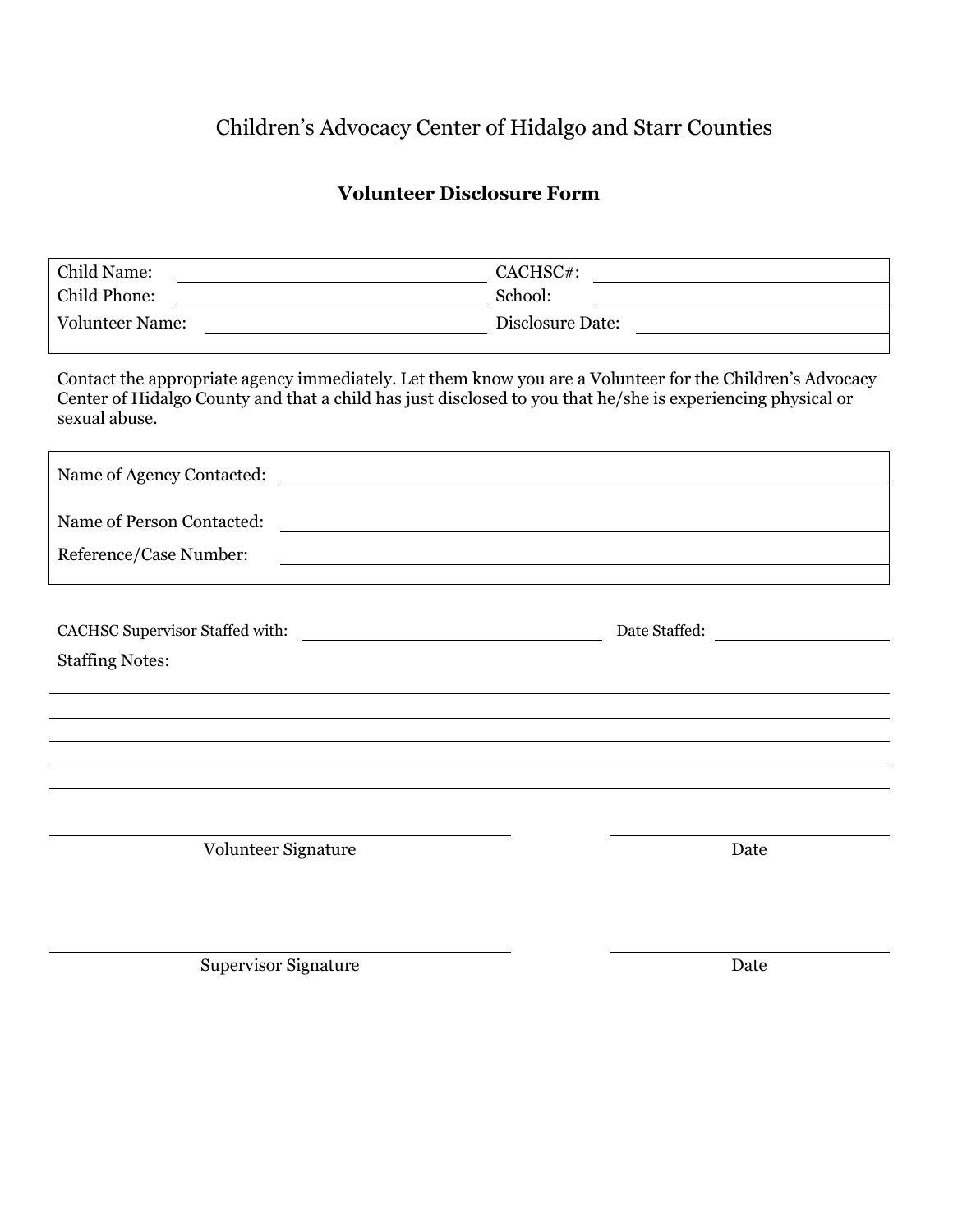#### DRUG FREE WORK PLACE:

- A volunteer's drug/alcohol abuse while on duty may lead to a volunteer being unable to perform work in a safe and/or satisfactory manner; or being in a physical or mental condition that creates a present risk to the safety and wellbeing of the volunteer, CACHSC staff, and clients; Therefore, it is the CACHSC's policy to maintain a drug-free workplace.
- It is unlawful for volunteers of the CACHSC to manufacture, distribute, dispense, possess, or use controlled substances.
- It is a violation of this policy for a volunteer to use drugs and/or alcohol while on duty or to be under the influence of drugs/alcohol while on duty.
- If it is determined that a volunteer has used drugs/alcohol while on duty or is under the influence while on duty the volunteer will be dismissed from volunteer placement.
- The CACHSC has a zero-tolerance policy in regard to arrests and convictions. Volunteers must notify the Executive Director of any criminal arrest or conviction no later than three days after such arrest or conviction occurs. Appropriate action will be taken removing the volunteer from volunteer placement.
- The CACHSC has a zero-tolerance policy in regard to arrests and convictions. Volunteers must notify the Executive Director of any criminal arrest or conviction no later than three days after such arrest or conviction occurs. Appropriate action will be taken removing the volunteer from volunteer placement.

#### DRUG RELATED COMPLAINT:

- Once a complaint is received, the CACHSC will begin a prompt and thorough investigation. The investigation may include interviews with all involved parties and any employees who are aware of facts or incidents alleged to have occurred.
- Once the investigation is completed, a determination will be made regarding the validity of the allegations. If it is determined the complaint is valid prompt remedial action will be taken, including removal from volunteer placement.

#### DRUG FREE WORK PLACE POLICY ACKNOWLEDGMENT:

By my signature below, I certify that I have reviewed the Drug-Free Work Place Policy of the CACHSC. I understand the terms and conditions of the policy and have been provided with the clarification of any terms and conditions that I did not understand.

In addition, I understand that a violation of the Drug-Free Work Place Policy will lead to disciplinary action, including the possibility of removal from volunteer placement.

I understand that the Drug-Free Work Place Policy may be amended or changed by the CACHSC at any time as deemed necessary or appropriate. Changes will be made at the sole discretion of the CACHSC and I will be notified promptly of any changes.

Volunteer Signature Date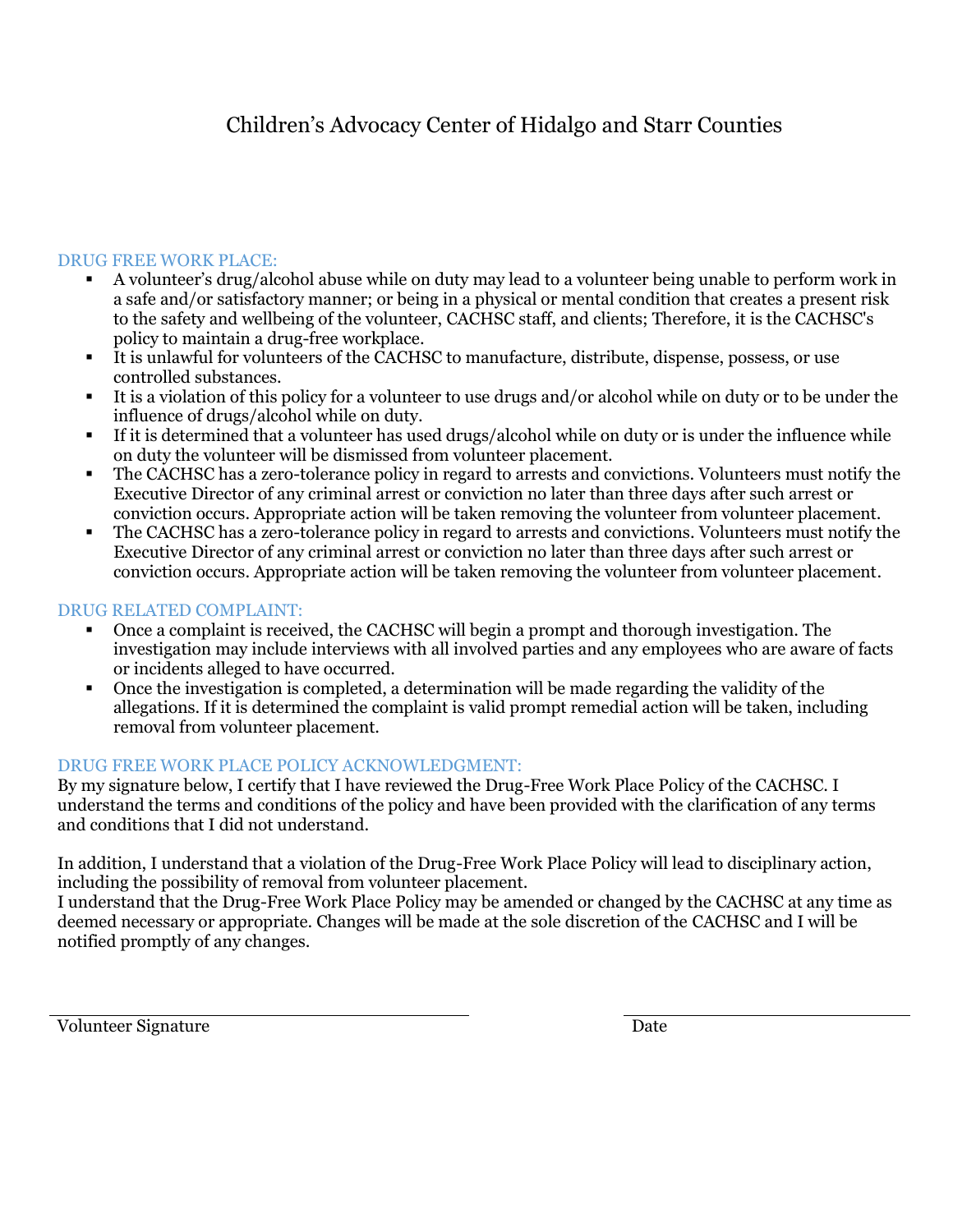# **Confidentiality**

#### CONFIDENTIALITY:

The files, reports, records, communications, and working papers used or developed in providing services are strictly confidential.

- Confidential information includes information about the client's identity, services sought at the CACHSC, what transpired at any meeting with/or about the client, and/or about the client, and any information disclosed to you in a volunteer capacity at the CACHSC or its functions.
- Information is not to be shared with anyone other than MDT partners and CACHSC staff. This includes not sharing any information with friends, peers, or family.
- Violation of Confidentiality is grounds for immediate dismissal from the volunteer placement.

#### CONFIDENTIALITY POLICY ACKNOWLEDGMENT:

By my signature below, I certify that I have reviewed the Confidentiality Policy of the CACHSC. I understand the terms and conditions of the policy and have been provided with the clarification of any terms and conditions that I did not understand.

In addition, I understand that a violation of the Confidentiality Policy will lead to disciplinary action, including the possibility of removal from volunteer placement.

I understand that the Confidentiality Policy may be amended or changed by the CACHSC at any time as deemed necessary or appropriate. Changes will be made at the sole discretion of the CACHSC and I will be notified promptly of any changes

Volunteer Signature Date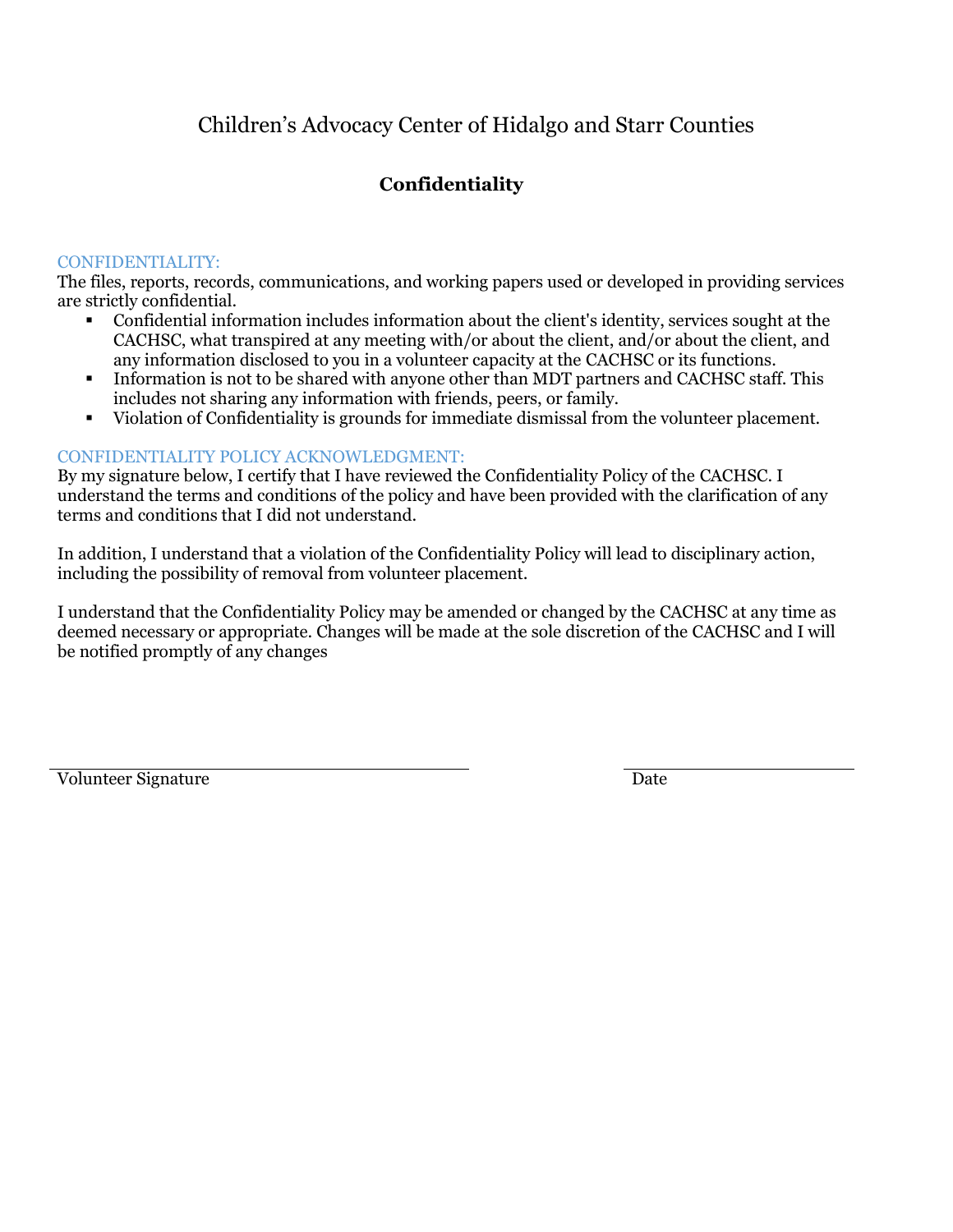#### **Volunteer Agreement**

#### CACHSC VOLUNTEER AGREEMENT:

By my signature below, I certify that I have reviewed the CACHSC's Policies and Procedures Manual. I understand the terms and conditions of the policies and procedures and have been provided with clarification of any terms and conditions that I did not fully understand.

As a volunteer of the CACHSC, I will follow and enforce the policies and procedures outlined in this manual.

I understand that a violation of any of the CACHSC's policies and procedures may lead to disciplinary action, including the possibility of removal from volunteer placement.

I understand that the policies and procedures may be amended or changed by the CACHSC at any time as deemed necessary or appropriate. Changes will be made at the sole discretion of the CACHSC and I will be notified promptly of any such changes.

I certify that my expectations and goals of volunteering with the CACHSC are compatible with the policies and procedures outlined in this manual.

Volunteer Signature Date